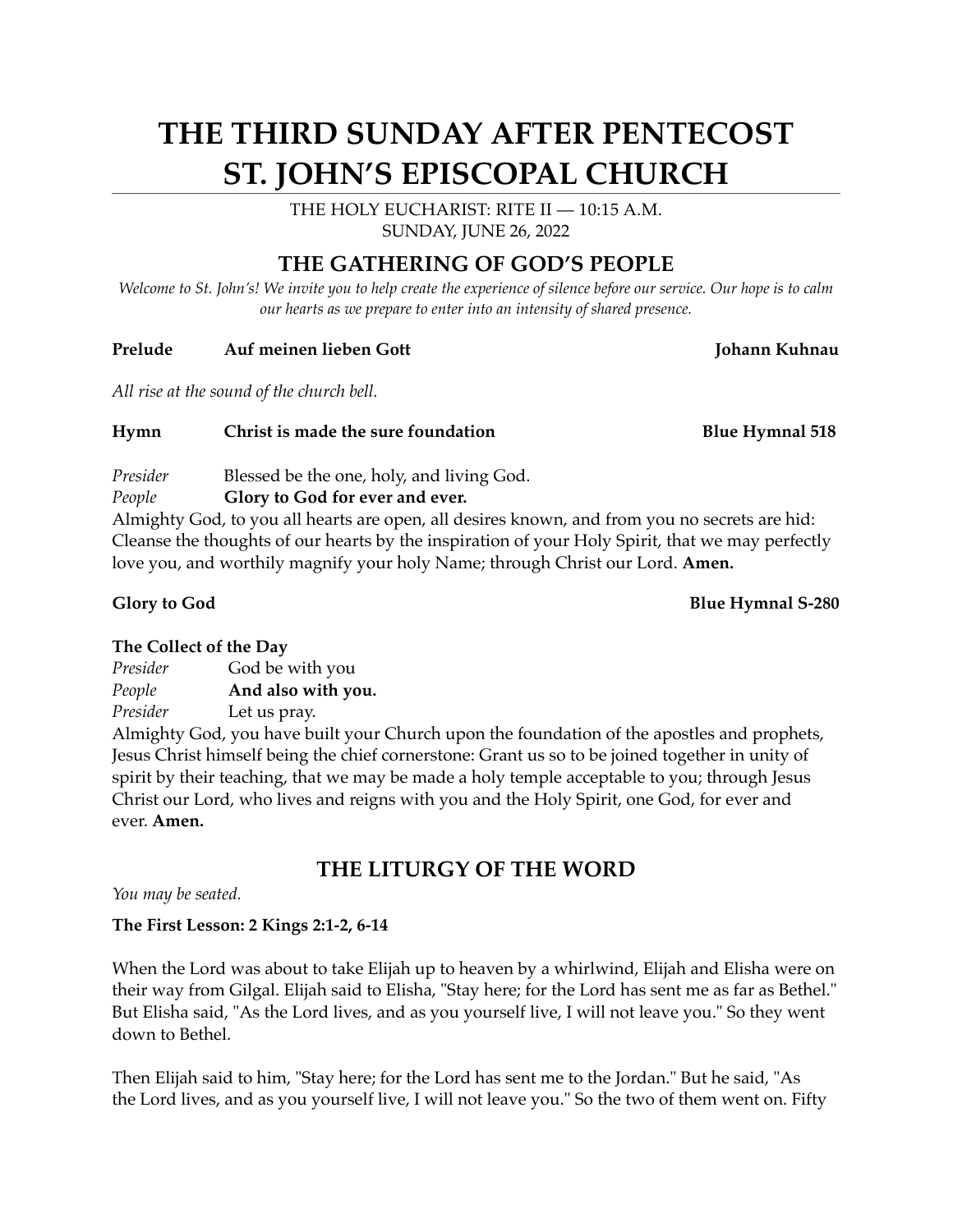men of the company of prophets also went, and stood at some distance from them, as they both were standing by the Jordan. Then Elijah took his mantle and rolled it up, and struck the water; the water was parted to the one side and to the other, until the two of them crossed on dry ground.

When they had crossed, Elijah said to Elisha, "Tell me what I may do for you, before I am taken from you." Elisha said, "Please let me inherit a double share of your spirit." He responded, "You have asked a hard thing; yet, if you see me as I am being taken from you, it will be granted you; if not, it will not." As they continued walking and talking, a chariot of fire and horses of fire separated the two of them, and Elijah ascended in a whirlwind into heaven. Elisha kept watching and crying out, "Father, father! The chariots of Israel and its horsemen!" But when he could no longer see him, he grasped his own clothes and tore them in two pieces.

He picked up the mantle of Elijah that had fallen from him, and went back and stood on the bank of the Jordan. He took the mantle of Elijah that had fallen from him, and struck the water, saying, "Where is the Lord, the God of Elijah?" When he had struck the water, the water was parted to the one side and to the other, and Elisha went over.

*Lector* Hear what the Spirit is saying to God's people. *People* **Thanks be to God.** 

#### Psalm 77:1-2, 11-20 **BCP** p. 693

1 I will cry aloud to God; \* I will cry aloud, and he will hear me.

#### **2 In the day of my trouble I sought the Lord; \* my hands were stretched out by night and did not tire; I refused to be comforted.**

11 I will remember the works of the Lord, \* and call to mind your wonders of old time.

- **12 I will meditate on all your acts \* and ponder your mighty deeds.**
- 13 Your way, O God, is holy; \* who is so great a god as our God?

### **14 You are the God who works wonders \* and have declared your power among the peoples.**

15 By your strength you have redeemed your people, \* the children of Jacob and Joseph.

#### **16 The waters saw you, O God; the waters saw you and trembled; \* the very depths were shaken.**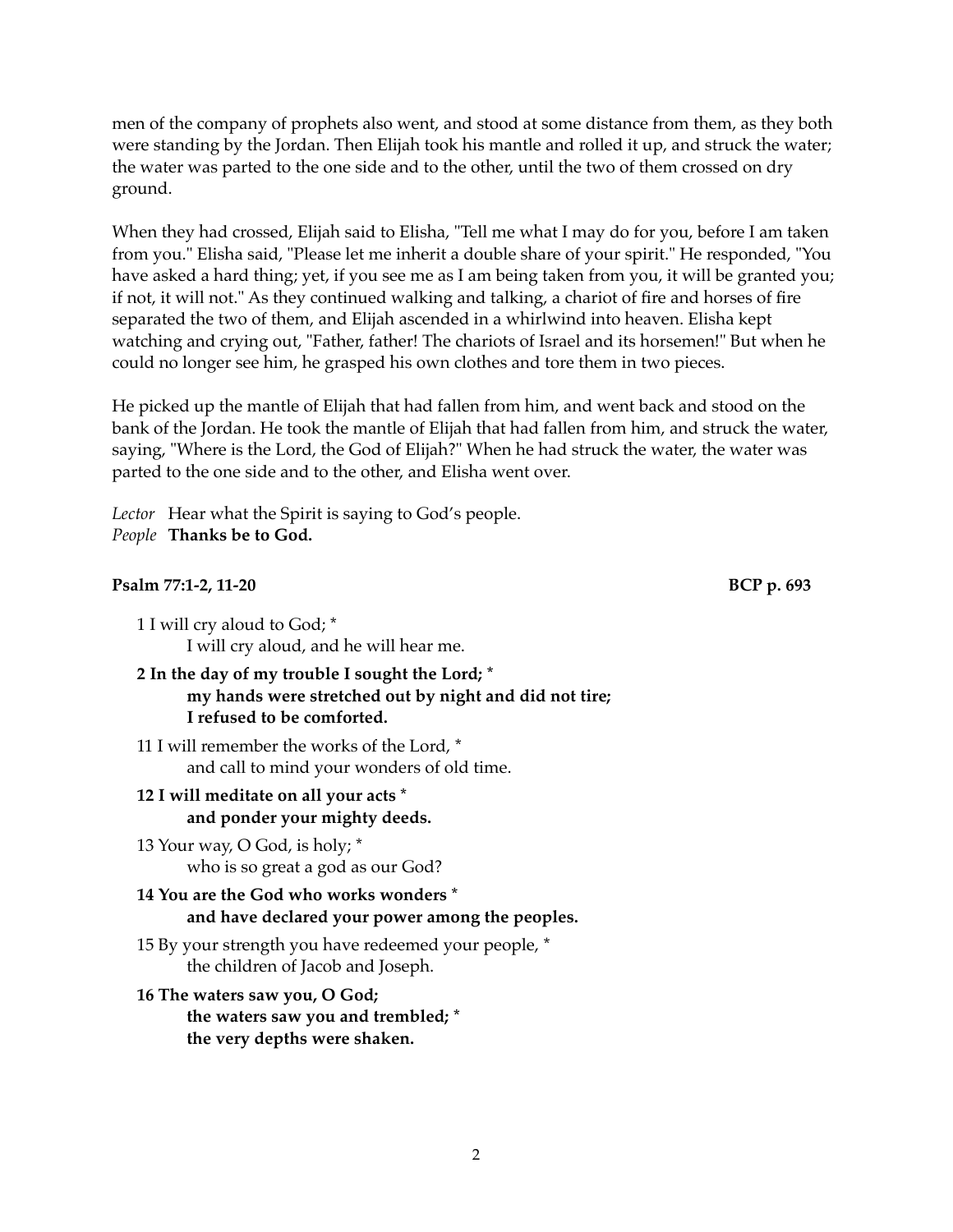17 The clouds poured out water; the skies thundered; \* your arrows flashed to and fro;

#### **18 The sound of your thunder was in the whirlwind; your lightnings lit up the world; \* the earth trembled and shook.**

- 19 Your way was in the sea, and your paths in the great waters, \* yet your footsteps were not seen.
- **20 You led your people like a flock \* by the hand of Moses and Aaron.**

#### **The Second Lesson: Galatians 5:1,13-25**

For freedom Christ has set us free. Stand firm, therefore, and do not submit again to a yoke of slavery. For you were called to freedom, brothers and sisters; only do not use your freedom as an opportunity for self-indulgence, but through love become slaves to one another. For the whole law is summed up in a single commandment, "You shall love your neighbor as yourself." If, however, you bite and devour one another, take care that you are not consumed by one another.

Live by the Spirit, I say, and do not gratify the desires of the flesh. For what the flesh desires is opposed to the Spirit, and what the Spirit desires is opposed to the flesh; for these are opposed to each other, to prevent you from doing what you want. But if you are led by the Spirit, you are not subject to the law. Now the works of the flesh are obvious: fornication, impurity, licentiousness, idolatry, sorcery, enmities, strife, jealousy, anger, quarrels, dissensions, factions, envy, drunkenness, carousing, and things like these. I am warning you, as I warned you before: those who do such things will not inherit the kingdom of God.

By contrast, the fruit of the Spirit is love, joy, peace, patience, kindness, generosity, faithfulness, gentleness, and self-control. There is no law against such things. And those who belong to Christ Jesus have crucified the flesh with its passions and desires. If we live by the Spirit, let us also be guided by the Spirit.

*Lector* Hear what the Spirit is saying to God's people. *People* **Thanks be to God.** 

**Hymn Day by day Blue Hymnal 654**

**Holy Gospel: Luke 9:51-62,** *standing Deacon* The Holy Gospel of our Lord Jesus Christ according to Luke. *People* **Glory to you, Lord Christ**

When the days drew near for Jesus to be taken up, he set his face to go to Jerusalem. And he sent messengers ahead of him. On their way they entered a village of the Samaritans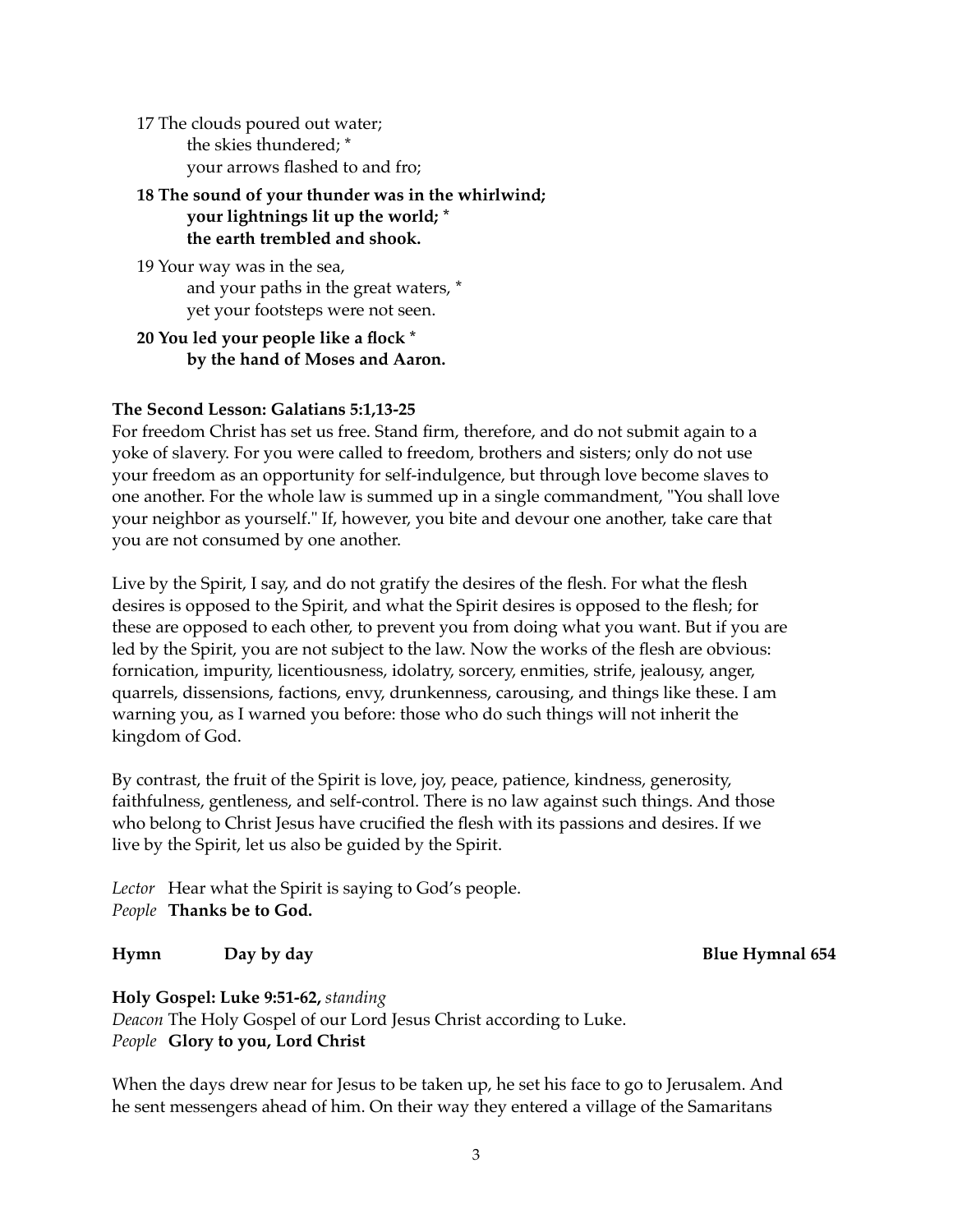to make ready for him; but they did not receive him, because his face was set toward Jerusalem. When his disciples James and John saw it, they said, "Lord, do you want us to command fire to come down from heaven and consume them?" But he turned and rebuked them. Then they went on to another village.

As they were going along the road, someone said to him, "I will follow you wherever you go." And Jesus said to him, "Foxes have holes, and birds of the air have nests; but the Son of Man has nowhere to lay his head." To another he said, "Follow me." But he said, "Lord, first let me go and bury my father." But Jesus said to him, "Let the dead bury their own dead; but as for you, go and proclaim the kingdom of God." Another said, "I will follow you, Lord; but let me first say farewell to those at my home." Jesus said to him, "No one who puts a hand to the plow and looks back is fit for the kingdom of God."

*Deacon* The Gospel of the Lord. *People* **Praise to you, Lord Christ.** 

**The Sermon The Rev. Dr. Carolyn J. Sharp**

*Silence and stillness are kept after the sermon.*

**The Nicene Creed,** *standing*

| We believe in one God, the Father, the Almighty,                             |
|------------------------------------------------------------------------------|
| maker of heaven and earth, of all that is, seen and unseen.                  |
| We believe in one Lord, Jesus Christ, the only Son of God,                   |
| eternally begotten of the Father, God from God, Light from Light,            |
| true God from true God, begotten, not made, of one Being with the Father.    |
| Through him all things were made.                                            |
| For us and for our salvation he came down from heaven:                       |
| by the power of the Holy Spirit                                              |
| he became incarnate from the Virgin Mary, and was made man.                  |
| For our sake he was crucified under Pontius Pilate;                          |
| he suffered death and was buried.                                            |
| On the third day he rose again in accordance with the Scriptures;            |
| he ascended into heaven                                                      |
| and is seated at the right hand of the Father.                               |
| He will come again in glory to judge the living and the dead,                |
| and his kingdom will have no end.                                            |
| We believe in the Holy Spirit, the Lord the giver of life,                   |
| who proceeds from the Father and the Son.                                    |
| With the Father and the Son he is worshipped and glorified.                  |
| He has spoken through the Prophets.                                          |
| We believe in one holy catholic and apostolic Church.                        |
| We acknowledge one baptism for the forgiveness of sins.                      |
| We look for the resurrection of the dead, and the life of the world to come. |
| Amen.                                                                        |
|                                                                              |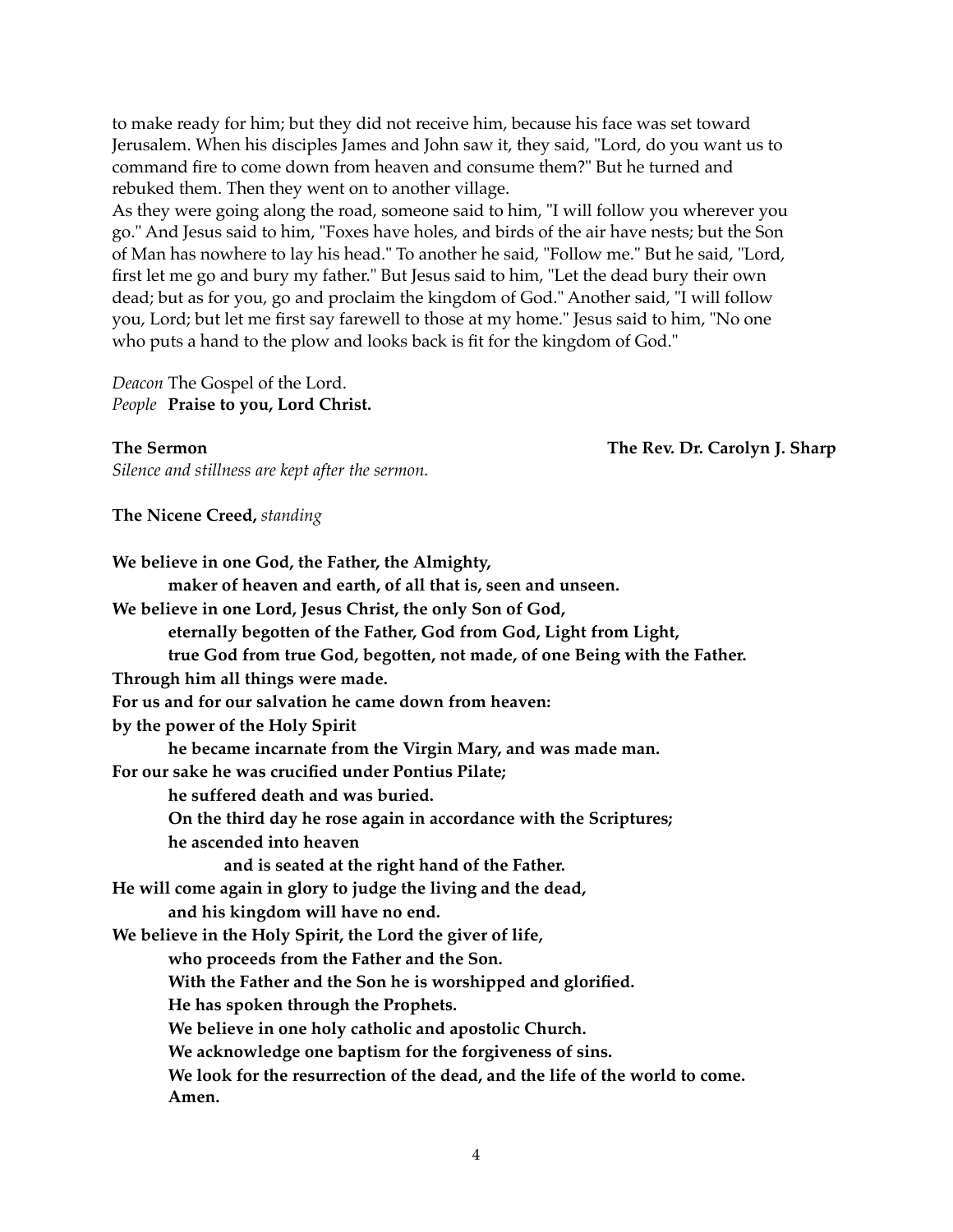# **Prayers of the People**, *standing*

| Intercessor | Lord Jesus, we pray that our faith may increase along with the bonds of our<br>church community. By coming together at this time and with unified voices, we<br>ask you to hear our prayers and lift up our hearts as we name aloud our fervent<br>desires:<br>For the church throughout the world, that its work will inspire humility, holiness,<br>and hopefulness. We ask this in your name. |  |  |  |
|-------------|--------------------------------------------------------------------------------------------------------------------------------------------------------------------------------------------------------------------------------------------------------------------------------------------------------------------------------------------------------------------------------------------------|--|--|--|
| People      | Hear us, O Lord.                                                                                                                                                                                                                                                                                                                                                                                 |  |  |  |
| Intercessor | For our neighbors living in loneliness, distress, and fear, restore them to<br>happiness, health, and contentment. We ask this in your name.                                                                                                                                                                                                                                                     |  |  |  |
| People      | Hear us, O Lord.                                                                                                                                                                                                                                                                                                                                                                                 |  |  |  |
| Intercessor | For the people of Ukraine, and for all those affected by war and violence, give<br>them courage and strength to face their challenges. We ask this in your name.                                                                                                                                                                                                                                 |  |  |  |
| People      | Hear us, O Lord.                                                                                                                                                                                                                                                                                                                                                                                 |  |  |  |
| Intercessor | For the human family, give us kindness, patience and understanding as we go<br>forward, day by day. We ask this in your name.                                                                                                                                                                                                                                                                    |  |  |  |
| People      | Hear us, O Lord.                                                                                                                                                                                                                                                                                                                                                                                 |  |  |  |
| Intercessor | For the Connecticut River, Eight Mile River, Long Island Sound, and for our<br>estuaries, lakes, and tidal pools. We thank God for their beauty and ask that all<br>who work or play within them are safe and use these waters responsibly. We ask<br>this in your name.                                                                                                                         |  |  |  |
| People      | Hear us, O Lord.                                                                                                                                                                                                                                                                                                                                                                                 |  |  |  |
| Intercessor | For the businesses along the shoreline, that summer may bring welcome<br>commerce to our towns and that God's joy in human creation may be reflected in<br>the hospitality shown to all who come to visit. We ask this in your name.                                                                                                                                                             |  |  |  |
| People      | Hear us, O Lord.                                                                                                                                                                                                                                                                                                                                                                                 |  |  |  |
| Intercessor | For the police and volunteer firefighters, for the postal workers, delivery services,<br>grocery workers, librarians, town officers, and elected officials of our towns, that<br>they may find special enjoyment in their vital roles during busy summer months.<br>We ask this in your name.                                                                                                    |  |  |  |
| People      | Hear us, O Lord.                                                                                                                                                                                                                                                                                                                                                                                 |  |  |  |
| Intercessor | For the safety of those from our parish who serve in the Armed Forces, especially<br>Douglas Hamillton, Carl Heise, Molly and Jon Hilzinger, Andy Morgado,<br>Spencer Russo, Tullie St. John, Brian Tewart, Kyle Webb, and Joel Wesch.<br>We ask this in your name.                                                                                                                              |  |  |  |
| People      | Hear us, O Lord.                                                                                                                                                                                                                                                                                                                                                                                 |  |  |  |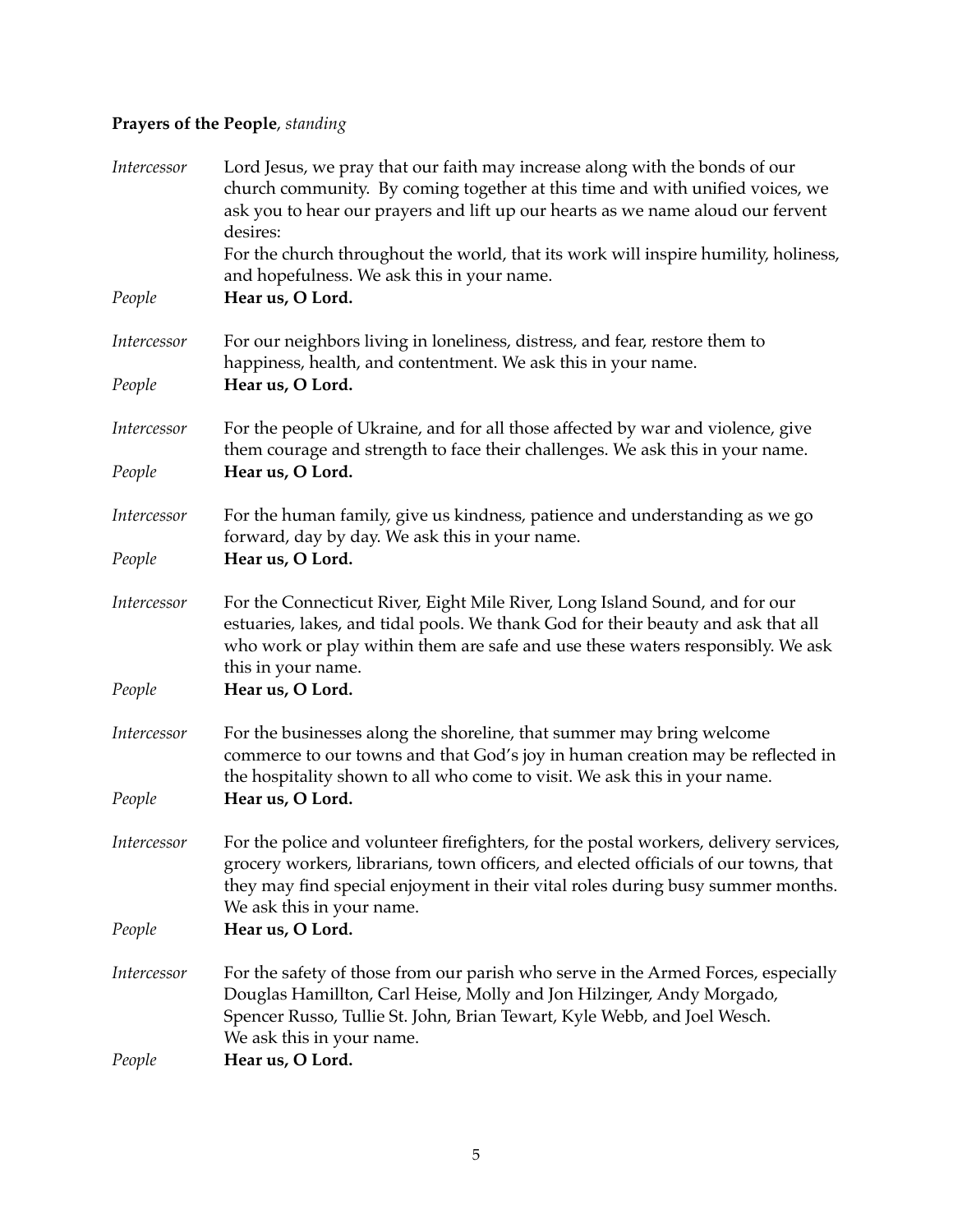| Intercessor                        | We pray for all who have died, that they may have a place in your eternal<br>kingdom, especially those we now name either silently or aloud _____.<br>Silence may be kept.<br>We ask this in your name.                                                                                                                                                                                                                                                                                                                                                                                                                                                                                                                                                |  |  |  |
|------------------------------------|--------------------------------------------------------------------------------------------------------------------------------------------------------------------------------------------------------------------------------------------------------------------------------------------------------------------------------------------------------------------------------------------------------------------------------------------------------------------------------------------------------------------------------------------------------------------------------------------------------------------------------------------------------------------------------------------------------------------------------------------------------|--|--|--|
| People                             | Hear us, O Lord.                                                                                                                                                                                                                                                                                                                                                                                                                                                                                                                                                                                                                                                                                                                                       |  |  |  |
| Intercessor                        | For those who are aged and infirm, widowed and orphaned, and for those who<br>are sick and suffering, especially: Kathy Arthur, Peter Bierrie, Jinny Buracchi,<br>Helen Chatman, Connie Cliffe, Sandra and Tony Custodio, Roger Deakin, Nancy<br>Gould, Becky Honan, Cora Padelli, Michael Pepe, Phillip, Jim Scala, John<br>Schumacher, Joan Squelia, Kathy Wesch, and those we now name either silently<br>Silence may be kept.                                                                                                                                                                                                                                                                                                                      |  |  |  |
| People                             | We ask this in your name.<br>Hear us, O Lord.                                                                                                                                                                                                                                                                                                                                                                                                                                                                                                                                                                                                                                                                                                          |  |  |  |
| Intercessor                        | Let us give thanks for the work of our global ministry partners in Mozambique<br>and the Diocese of Lebombo; for Bishop Carlos, Father David, Father José, and<br>the congregation of St. Bernard's.<br>For the work of Hospital Albert Schweitzer in Haiti and Sister Cities Essex, Haiti.<br>And we give thanks for the ongoing work of our local ministry partners: the<br>Shoreline Soup Kitchen, Middlesex Habitat for Humanity, the Old Lyme VFW, A<br>Sacred Place, and for the ministries within our diocese hosting camp this<br>summer: the Incarnation Center and Camp Washington.<br>We rejoice in these abundant blessings and invite your thanksgivings either<br>silently or aloud<br>Silence may be kept.<br>We ask this in your name. |  |  |  |
| People                             | Hear us, O Lord.                                                                                                                                                                                                                                                                                                                                                                                                                                                                                                                                                                                                                                                                                                                                       |  |  |  |
| Presider                           | Almighty God, to whom our needs are known before we ask: Help us to ask only<br>what accords with your will; and those good things which we dare not, or in our<br>blindness cannot ask, grant us for the sake of your Son Jesus Christ our Lord.<br>Amen.                                                                                                                                                                                                                                                                                                                                                                                                                                                                                             |  |  |  |
| <b>Confession of Sin, kneeling</b> |                                                                                                                                                                                                                                                                                                                                                                                                                                                                                                                                                                                                                                                                                                                                                        |  |  |  |
| Deacon                             | Let us confess our sins to God.                                                                                                                                                                                                                                                                                                                                                                                                                                                                                                                                                                                                                                                                                                                        |  |  |  |
|                                    | A moment of reflective silence is kept.                                                                                                                                                                                                                                                                                                                                                                                                                                                                                                                                                                                                                                                                                                                |  |  |  |
| People                             | God of all mercy,                                                                                                                                                                                                                                                                                                                                                                                                                                                                                                                                                                                                                                                                                                                                      |  |  |  |
|                                    | we confess that we have sinned against you,                                                                                                                                                                                                                                                                                                                                                                                                                                                                                                                                                                                                                                                                                                            |  |  |  |
|                                    | opposing your will in our lives.                                                                                                                                                                                                                                                                                                                                                                                                                                                                                                                                                                                                                                                                                                                       |  |  |  |
|                                    | We have denied your goodness in each other,                                                                                                                                                                                                                                                                                                                                                                                                                                                                                                                                                                                                                                                                                                            |  |  |  |

 **in ourselves, and in the world you have created.** 

**We repent of the evil that enslaves us,**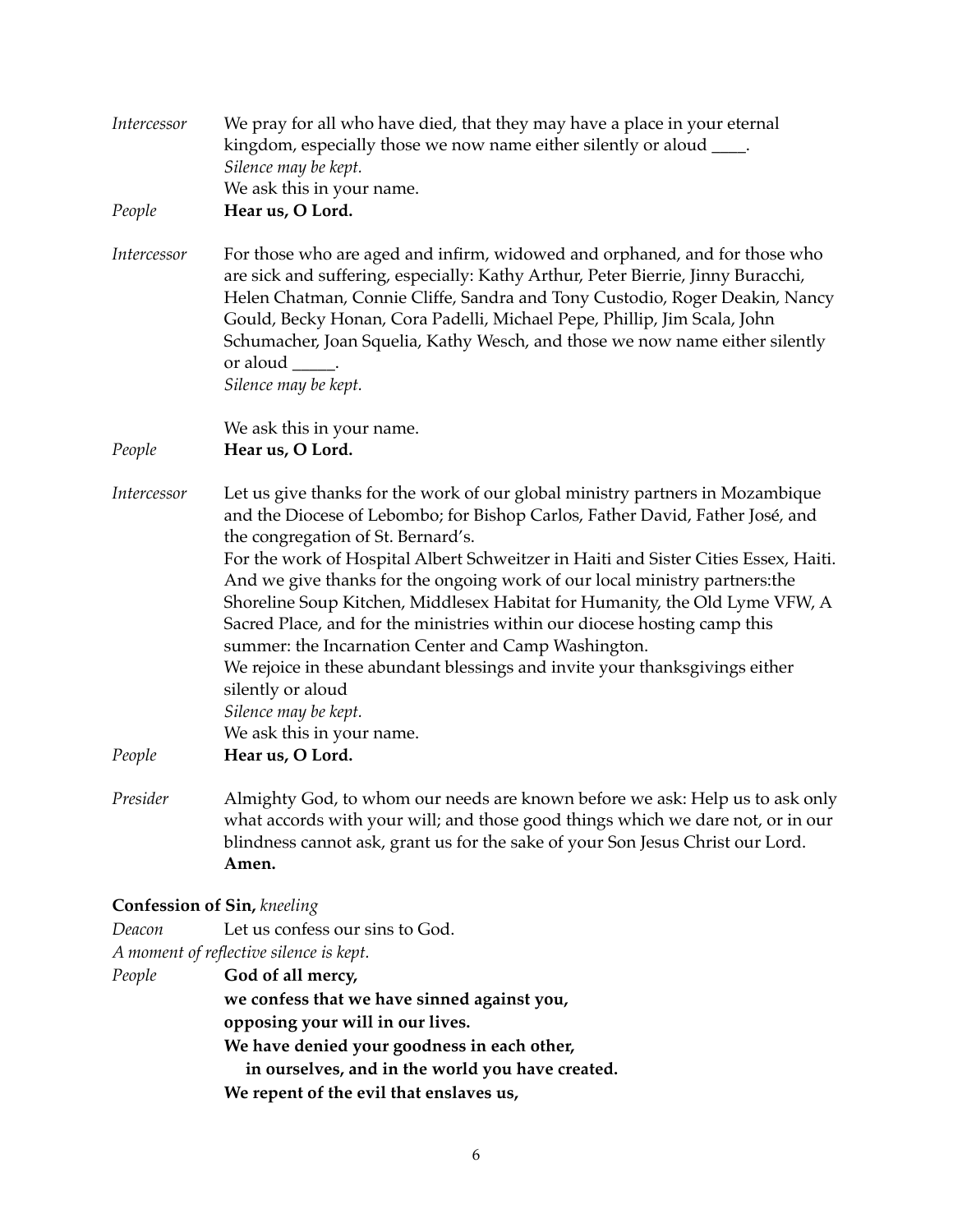**the evil we have done, and the evil done on our behalf. Forgive, restore, and strengthen us through our Savior Jesus Christ, that we may abide in your love and serve only your will. Amen.**

*Presider* Almighty God have mercy on you, forgive you all your sins through our Lord Jesus Christ, strengthen you in all goodness, and by the power of the Holy Spirit keep you in eternal life. **Amen.**

#### **The Peace***, standing*

*Presider* The peace of Christ be always with you! *People* **And also with you!** *Then the ministers and people may greet one another in the name of the Lord.* 

#### **Welcome and Announcements**

# **THE LITURGY OF THE TABLE**

#### **Offertory Sentence**

*Presider* Ascribe to the Lord the honor due his Name; bring offerings and come into his courts. *The congregation's offering for the mission and ministry of the church is received. Please be seated.* 

#### Anthem at the offertory My Master Hath a Garden **R. Thompson**

#### **Presentation***, standing*

*The congregation's gifts of bread, wine, and money are presented and placed on the Holy Table. Weekly donations to the Shoreline Pantry are placed before the Altar.*

#### **The Great Thanksgiving:** *Eucharistic Prayer 1, Enriching Our Worship*

| Presider | The Lord be with you.                      |
|----------|--------------------------------------------|
| People   | And also with you.                         |
| Presider | Lift up your hearts.                       |
| People   | We lift them to the Lord.                  |
| Presider | Let us give thanks to the Lord our God.    |
| People   | It is right to give God thanks and praise. |

It is truly right, and good and joyful, to give you thanks, all-holy God, source of life and fountain of mercy. You have filled us and all creation with your blessing and fed us with your constant love; you have redeemed us in Jesus Christ and knit us into one body. Through your Spirit you replenish us and call us to fullness of life. Therefore, joining with Angels and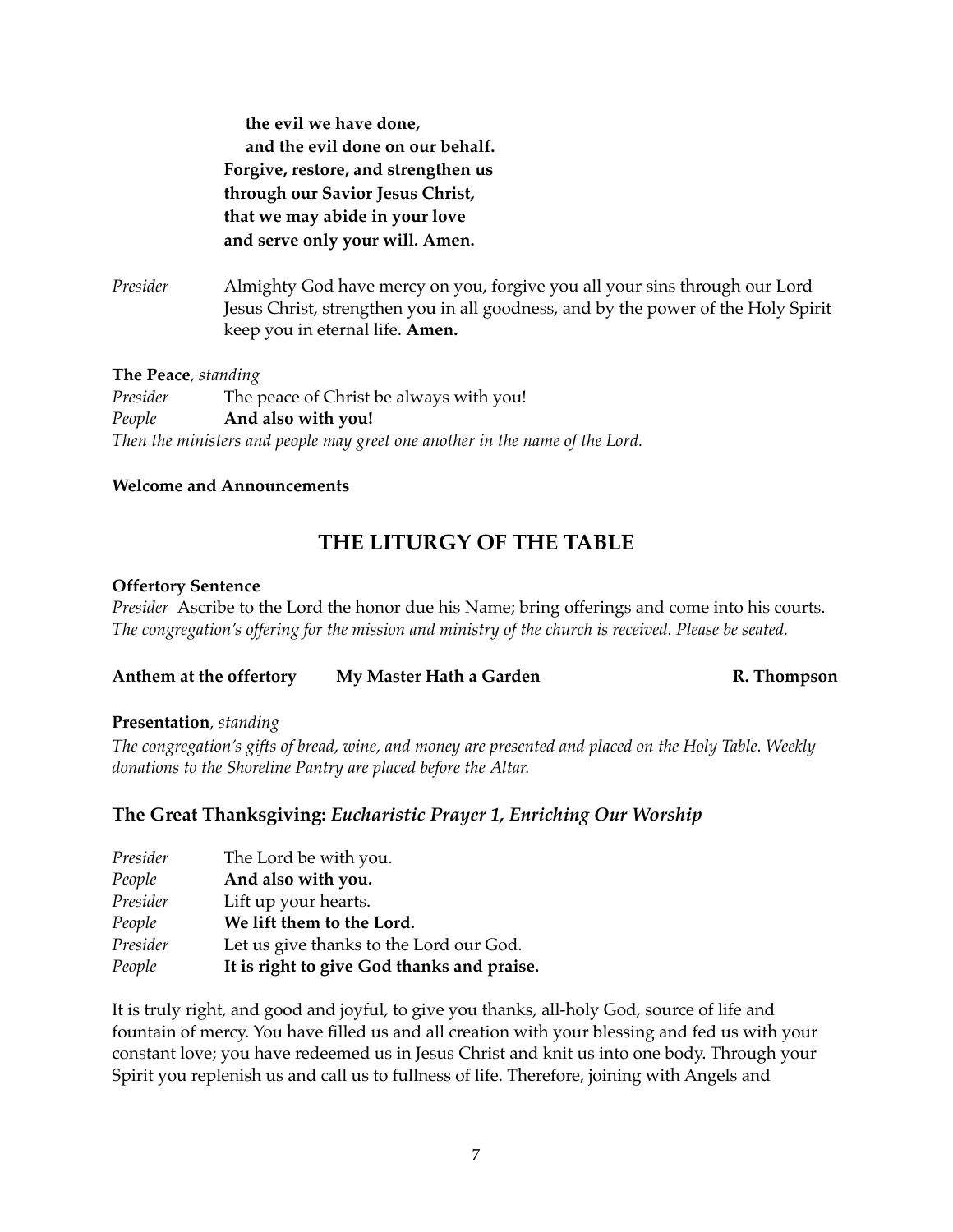Archangels and with the faithful of every generation, we lift our voices with all creation as we sing:

#### **Sanctus Blue Hymnal S-130**

#### *The people stand or kneel, as the Presider continues*

Blessed are you, gracious God, creator of the universe and giver of life. You formed us in your own image and called us to dwell in your infinite love. You gave the world into our care that we might be your faithful stewards and show forth your bountiful grace. But we failed to honor your image in one another and in ourselves; we would not see your goodness in the world around us; and so we violated your creation, abused one another, and rejected your love. Yet you never ceased to care for us, and prepared the way of salvation for all people. Through Abraham and Sarah you called us into covenant with you. You delivered us from slavery, sustained us in the wilderness, and raised up prophets to renew your promise of salvation. Then, in the fullness of time, you sent your eternal Word, made mortal flesh in Jesus. Born into the human family, and dwelling among us, he revealed your glory. Giving himself freely to death on the cross, he triumphed over evil, opening the way of freedom and life.

On the night before he died for us, Our Savior Jesus Christ took bread, and when he had given thanks to you, he broke it, and gave it to his friends, and said: "Take, eat: This is my Body which is given for you. Do this for the remembrance of me." As supper was ending, Jesus took the cup of wine, and when he had given thanks, he gave it to them, and said: "Drink this, all of you: This is my Blood of the new Covenant, which is poured out for you and for all for the forgiveness of sins. Whenever you drink it, do this for the remembrance of me." Therefore we proclaim the mystery of faith:

#### *Presider and People*

#### **Christ has died. Christ is risen. Christ will come again.**

#### *The Presider continues*

Remembering his death and resurrection, we now present to you from your creation this bread and this wine. By your Holy Spirit may they be for us the Body and Blood of our Savior Jesus Christ. Grant that we who share these gifts may be filled with the Holy Spirit and live as Christ's Body in the world. Bring us into the everlasting heritage of your daughters and sons, that with all your saints, past, present, and yet to come, we may praise your Name for ever. Through Christ and with Christ and in Christ, in the unity of the Holy Spirit, to you be honor, glory, and praise, for ever and ever. **AMEN.**

*Presider* And now as our Savior Christ has taught us, we are bold to pray,

**The Lord's Prayer,** *said by all*

**Our Father, who art in heaven, hallowed be thy Name, thy kingdom come, thy will be done, on earth as it is in heaven. Give us this day our daily bread.**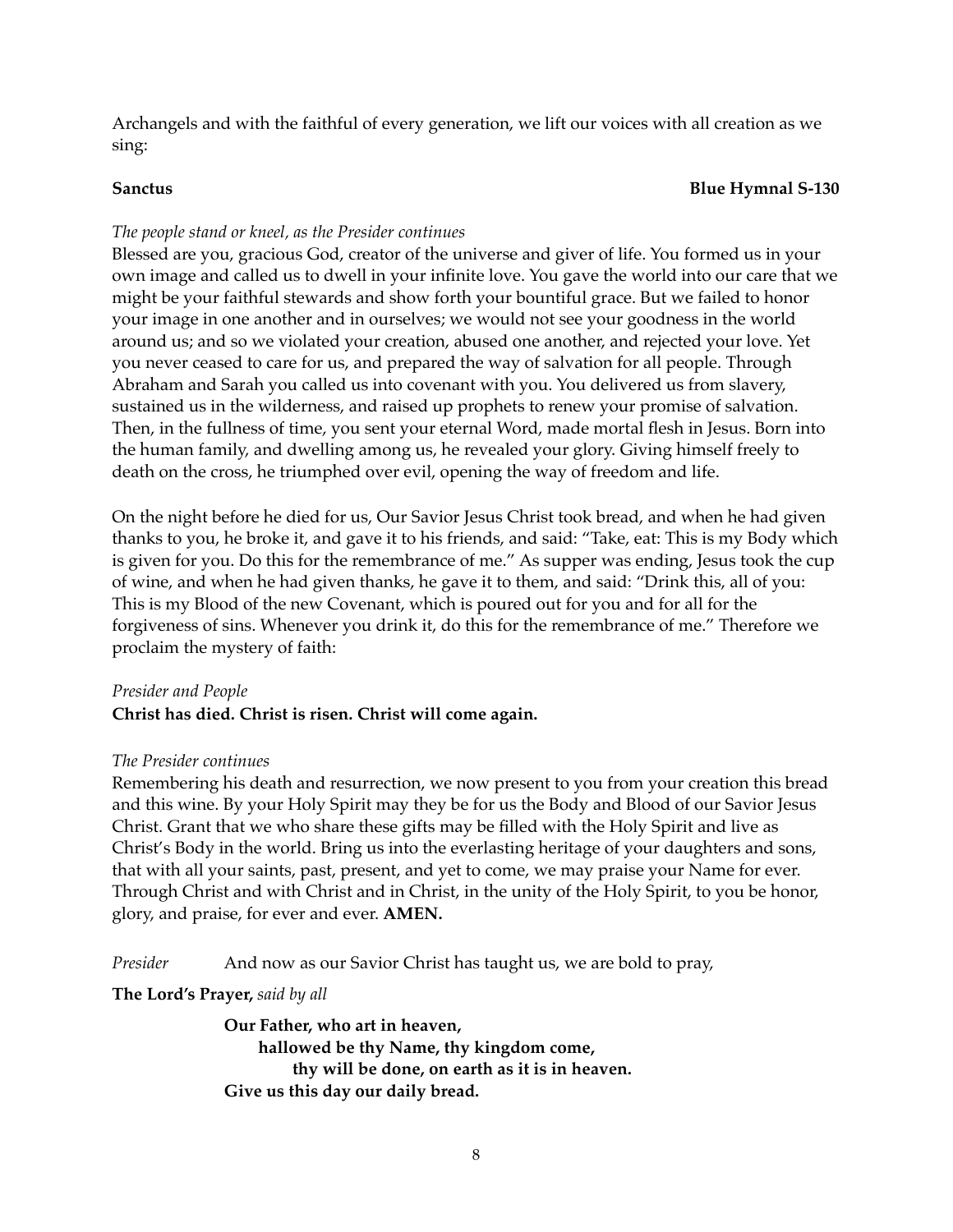**And forgive us our trespasses, as we forgive those who trespass against us. And lead us not into temptation, but deliver us from evil. For thine is the kingdom, and the power, and the glory, for ever and ever. Amen.**

#### **Breaking of the Bread**

*The presider breaks the consecrated Bread. A period of silence is kept.*

**Fraction Anthem Blue Hymnal S-164** 

#### **The Invitation to Communion**

*Presider* The Gifts of God for the People of God. Holy things for holy people. *All seeking God are welcome at Christ's Table to receive Holy Communion or a blessing. For a blessing, cross your hands over your chest. We are not allowing intinction at this time. Gluten-free bread is available for those requiring it. Please indicate this by holding one arm across your chest. If you are unable to come forward, ask an usher or someone nearby to request that communion be brought to you.*

#### **Hymn Will you come and follow me Worship & Rejoice Hymnal (W&R) 350**

#### **Prayer after Communion** *standing*

| Presider                   | Let us pray.                                                                                                                                                                                                                                  |                        |  |  |  |
|----------------------------|-----------------------------------------------------------------------------------------------------------------------------------------------------------------------------------------------------------------------------------------------|------------------------|--|--|--|
| People                     | God of abundance,                                                                                                                                                                                                                             |                        |  |  |  |
|                            | you have fed us with the bread of life and cup of salvation;                                                                                                                                                                                  |                        |  |  |  |
|                            | you have united us with Christ and one another;                                                                                                                                                                                               |                        |  |  |  |
|                            | and you have made us one with all your people in heaven and on earth.                                                                                                                                                                         |                        |  |  |  |
|                            | Now send us forth in the power of your Spirit,                                                                                                                                                                                                |                        |  |  |  |
|                            | that we may proclaim your redeeming love to the world                                                                                                                                                                                         |                        |  |  |  |
|                            | and continue for ever in the risen life of Christ our Savior. Amen.                                                                                                                                                                           |                        |  |  |  |
| <b>Blessing</b> , standing |                                                                                                                                                                                                                                               |                        |  |  |  |
| Presider                   | Let us depart from this place in peace, and as we go on our way, forget not those<br>who are poor, pray for those who are sick, make no peace with oppression, and<br>love one another in God as Christ has loved us, and the blessing of God |                        |  |  |  |
|                            | Almighty, the Father, the Son, and the Holy Spirit, be among you, and remain<br>with you always. <b>Amen.</b>                                                                                                                                 |                        |  |  |  |
| Hymn                       | Lead us, heavenly Father, lead us                                                                                                                                                                                                             | <b>Blue Hymnal 559</b> |  |  |  |
| <b>The Dismissal</b>       |                                                                                                                                                                                                                                               |                        |  |  |  |
| Deacon                     | Let us go forth into the world, rejoicing in the power of the Spirit!                                                                                                                                                                         |                        |  |  |  |
| People                     | Thanks be to God.                                                                                                                                                                                                                             |                        |  |  |  |
| Postlude                   | Prelude in G Minor, BWV 558                                                                                                                                                                                                                   | J. S. Bach             |  |  |  |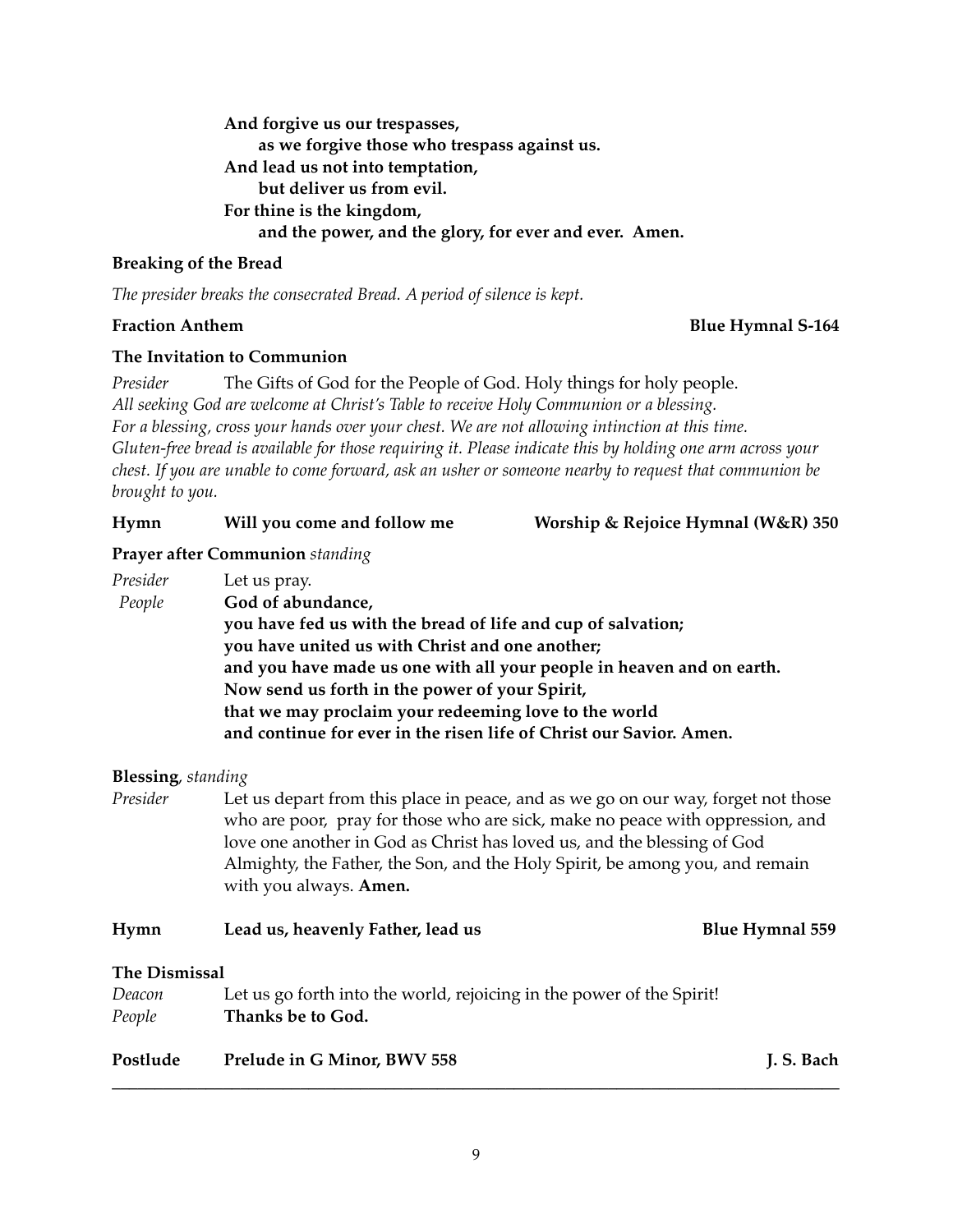### **The Rev. Dr. Carolyn J. Sharp, Guest Preacher Professor of Homiletics at Yale**

Professor Sharp's research explores the poetics, narrative art, and theology of biblical texts as resources for homiletical theory and practice. She is interested in ways in which preaching can catalyze the formation of Christian community via insights from biblical studies, feminist perspectives on power, ecotheology, and emancipatory pedagogy. An Episcopal priest, she preaches regularly at St. John's Episcopal Church in Essex and elsewhere.

The altar flowers are given today to the glory of God in celebration of Nicholas and Joan Squelia's 65th wedding anniversary.

### **FORUMS: JUNE 19 - AUGUST 21 | St. John's Summer Book Club:** *Face to the Rising Sun: Reflections on Spirituals and Justice* **by Mark Bozzuti-Jones**

The St. John's Summer Book Club will gather in the Parish Hall or in the Amphitheater to discuss Mark Bozzuti-Jones' book *Face to the Rising Sun*. Spirituals, songs of abiding faith passed down by African Americans through the centuries, offer a remarkable view of resilience, courage, and love. Formed in the crucible of fire, these songs express the suffering and horror of slavery as well as the love of God and the promise of a better future.

In this book, author Bozzuti-Jones explores the modern-day lessons of these Spirituals with scripture readings, daily devotions, and questions for reflection. There are 31 reflections that we will choose from for our 11-week study. *Face to the Rising Sun* offers a path forward, a way to repent and name the evils of racism and learn and grow together in God's love.

Copies of the book are available at church (\$15 donation requested), or you may purchase it on Kindle.

**Children's Chapel** 

**OPEN ALL SUMMER** 

### **Begins at 10:15 A.M. Parish Hall**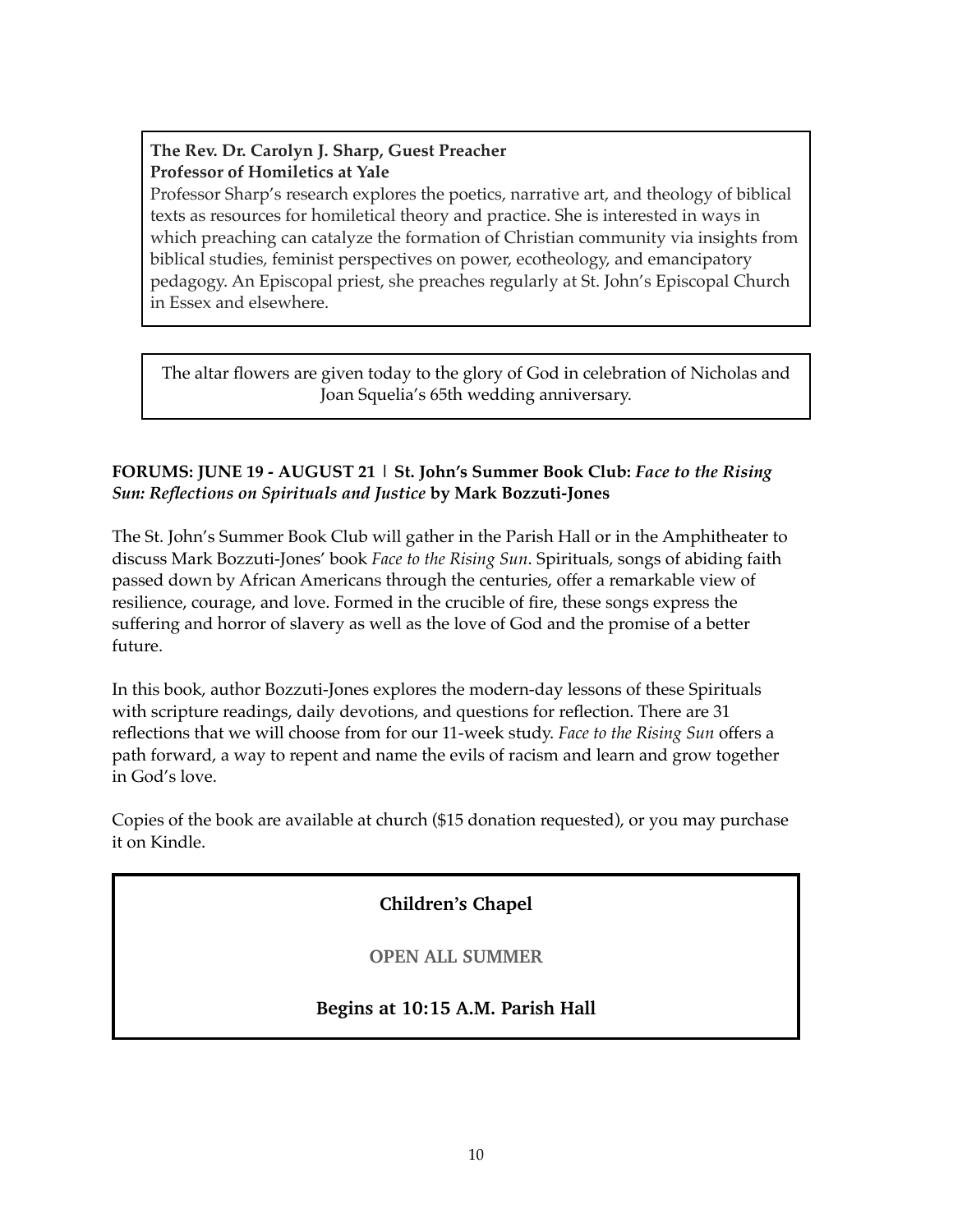### **Sunday Altar Flower Offering**

There are many dates available for this year! If you are interested in celebrating an anniversary, birthday, or remembering a loved one with your church family, please contact Chelsea DiDonato at 860-767-8095 ext. 10 or chelsea@stjohnsessex.org. Please submit payment to St. John's Episcopal Church by either mailing a \$100 check with a memo "altar flowers" or visiting the St. John's website. **Here Are Some Upcoming Dates to Choose From:**  July 17, July 24, August 14, August 21, August 28, September 4, September 18, September 25

**Pastoral Care Card Writer Needed for August**

Members of the pastoral care card team send monthly cards to members of the congregation who have health issues, are homebound, or suffered a recent death in the family. It is a rewarding opportunity to connect with our community and foster relationships. Peggy Tuttle is looking for someone to write our cards for August. If you are interested in helping, please contact Peggy at peggytuttle@gmail.com.

**A Night of Theater at The Ivoryton Playhouse featuring "Smokey Joe's Cafe" the Play** You are invited to join Sister Cities Essex Haiti

for a Night of Theater at the Ivoryton Playhouse for "Smokey Joe's Cafe," the Play on Wednesday, July 13, from 7:30-9:30 P.M. Enjoy pre-show cocktails and a light fare reception under the tent from 6-7:15 P.M. To learn more about the play and ticket information, please visit [sistercitiesessexhaiti.com](http://sistercitiesessexhaiti.com) and email [info@sistercitiesessexhait.org](mailto:info@sistercitiesessexhait.org).

#### **Services at Essex Meadows**

Essex Meadows residents, please mark your calendars every Monday for Spiritual Matters in Hamilton Hall with St. John's and St. Ann's clergy at 11 A.M.

Rev. Kate will be at Essex Meadows on Monday, July 18 at 11 A.M. for Holy Eucharist. There will also be a special gathering on Monday, June 27 at 11 A.M. with St. John's Director of Music, Anthony Pandolfe, Jr. for a hymn sing!

**Let's Celebrate Deacon Geof and Gerri Smith** Join us in celebrating Deacon Geof Smith and Gerri Smith's ministry among us. We wish them well on their next chapter as they move to New Hampshire to be closer to their children and grandchildren!

After the 5 P.M. service on July 3 in the amphitheater, we will light the grill and start the hamburgers and hot dogs. St. John's will provide meat, condiments, and rolls. We would appreciate your bringing a side dish or nonalcoholic beverage (macaroni or potato salad, chips, seltzer, or water, e.g.), pot-luck style. If you can't bring anything, that's OK – just come and join in the celebration!

You may also acknowledge Deacon Geof and Gerri by donating to the Shoreline Soup Kitchen and Pantries in their honor. To do so, please make out a check to St. John's and note in the memo that this is a donation to the Shoreline Soup Kitchen in honor of the Smiths. Questions? Please contact Ellen Pfarr, [pfarrside@gmail.com,](mailto:pfarrside@gmail.com) or Sandy Loether, [sandyloether@gmail.com](mailto:sandyloether@gmail.com).

#### **Happy 4th of July**

Happy 4th of July to our St. John's family! We hope you have a safe and cheerful holiday weekend.

The St. John's Office will observe the 4th of July holiday on Monday, July 4th, and will resume regular business hours on Tuesday, July 5th.